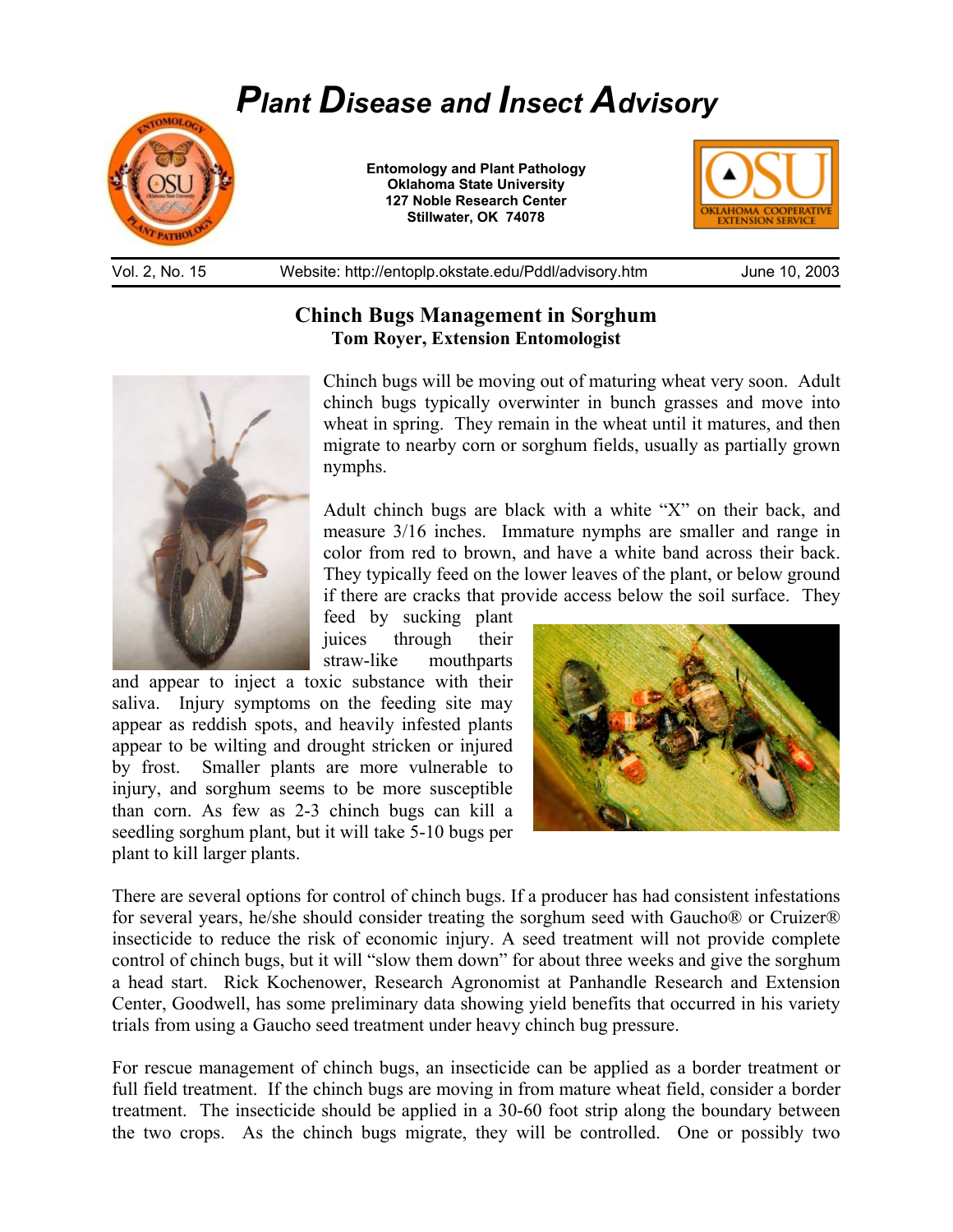applications may be needed. If the infestation occurs throughout the field, it should all be treated. With either method, ground applications using 20 to 30 gallons per acre and directed at the base of the plant provides vastly superior control compared to aerial applications. Consider banding the spray over the row. Several products are registered for control of chinch bug and are listed in the following table. Always remember to read and follow all label restrictions.

### **Blister Beetles in Alfalfa Phil Mulder, Extension Entomologist**



 $\overline{a}$ 

Well it's that time of year again. With our record of intense grasshopper pressure, and the immature stages of blister beetles feeding on their eggs, it seems reasonable to assume that blister beetle populations will increase. I have a couple of specimens come in already that are the striped species, the one most often associated with toxicity problems in horses. Some alfalfa producers have inquired about the possibility of having hay certified "blisterbeetle free" this late in the season. I would not begin to suggest that hay cut and baled after May 1 could be blister beetle free. The risk is too great even though our records show that our earliest spotting of blister beetles is not

until May 14. Growers interested in the first cutting as blister beetle free are generally safe if the above criteria are met. This is a good time to refresh our memories relative to blister beetle biology. 1) Adult blister beetles have been detected during early May in alfalfa fields. However, populations usually peak from mid- June to mid- July so there is greater risk of picking them up in your alfalfa during the second- forth cuttings. 2) Even though there aren't many adults in alfalfa in May, when most alfalfa is cut for the second time, it doesn't take very many to adversely affect the health of livestock, especially horses (cattle apparently are much less susceptible – having to do with their ruminant stomachs). Some studies have indicated that it only takes between 25-300 beetles to kill a horse during one feeding. This depends, of course, upon the species of beetle, cantharidin content, and size and health of the horse.

Since blister beetles are difficult to detect in alfalfa fields and it doesn't take very many to adversely effect the health of any livestock which ingest the beetles (or the cantharidin produced by them) it is risky to certify any cutting as "blister-beetle free." For the lowest possibility of having blister beetles in hay, sell cuttings to horse owners only if they were harvested before May 1 or after October 21. Any other cuttings are risky and should involve a discussion between the buyer and seller to attempt reducing the risks. I suggest that both parties should hold some responsibility for assuring that the hay is not contaminated. An application of Sevin, just prior to cutting (7 day PHI) would reduce the risk of contamination and the costs can be shared by both buyer and seller. This would not guarantee that the hay would be blister beetle free but should greatly reduce the risk. In addition, the seller can use a sickle bar or remove the crimpers on his harvester to insure that no beetles are crushed. Also, the harvest operation should not involve running over the hay after or during the cutting operation. This can crush beetles and not allow them to disperse before baling. Obviously, for experienced hay growers these options create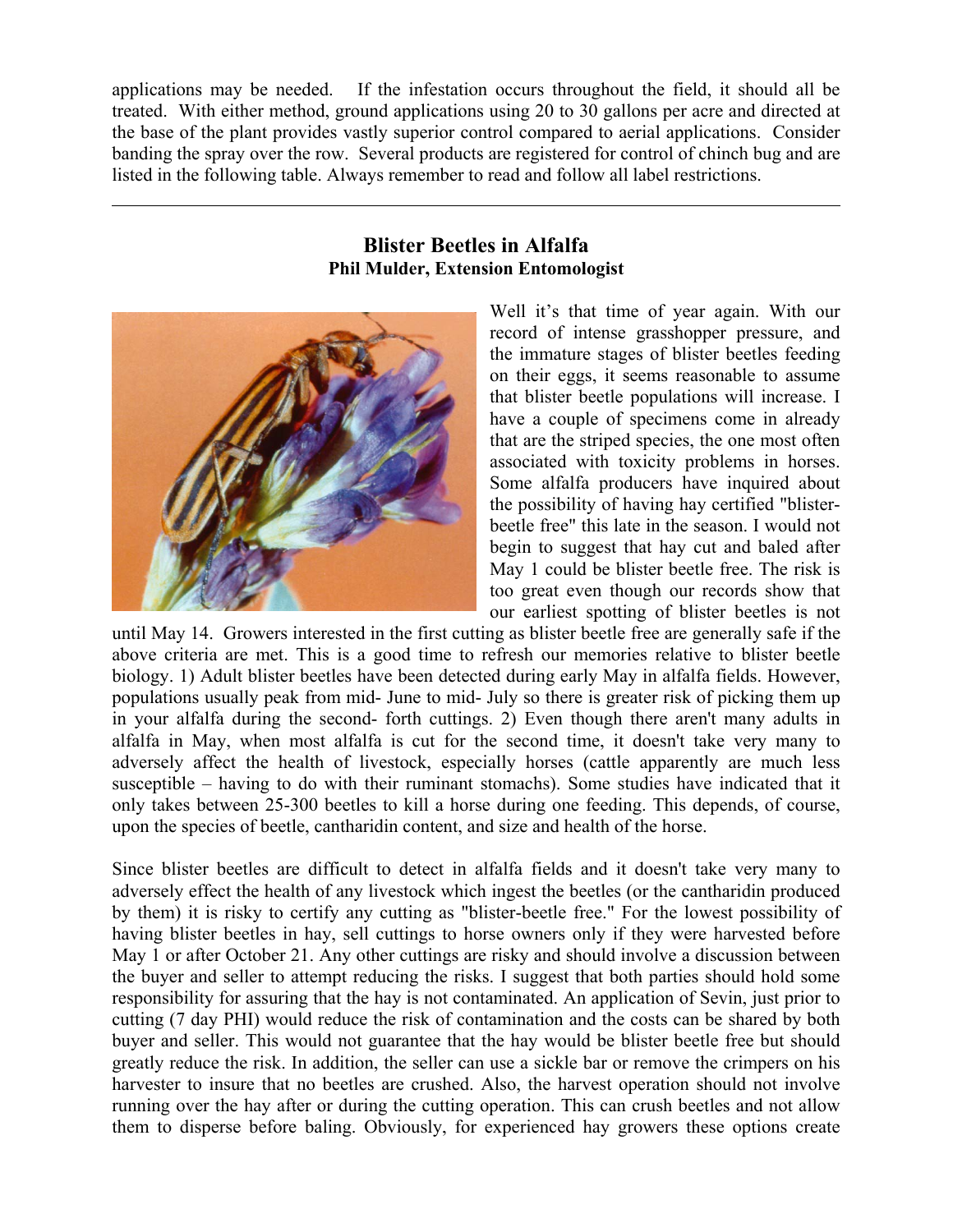different problems associated with drying time, therefore, there should definitely be a premium involved when selling to horse owners.

#### **Pecan nut casebearer season in full swing Phil Mulder, Extension Entomologist**

Based on the previous newsletter, most growers across the state have probably already made the decision to treat for pecan nut casebearer. Heavy populations of eggs and the start of damage symptoms were noticeable throughout the state last week. The degree day picture (see table below) indicates that first significant entry is or has already begun. For those growers that chose to ignore the first generation of casebearer due to light infestations and/or a heavy crop load, caution should be used in thinking that you have escaped the problem entirely. A second generation will be evident in about 38-45 days. If first generation problems were





 $\overline{a}$ 

 $\overline{a}$ 

ignored then significant damage from second generation could be forthcoming.

Growers wishing to anticipate the arrival of second generation casebearer should use pheromone traps to detect the peak in the second flight and be ready to treat 12-16 days after. This may put us in a period of time when additional benefits can be

derived from insecticide applications. In about 40 days, we should be in the beginnings of hickory shuckworm season, and treatments directed at casebearer are generally active on shuckworm. This is especially true with the use of Confirm®. In addition, the residual capacity of Confirm can provide excellent control of webworm and walnut datana if they become a problem.

| Location           | Degree day<br><b>Total (6-09-03)</b> | First significant<br>entry total |
|--------------------|--------------------------------------|----------------------------------|
| <b>Burneyville</b> | 2206                                 | 1831                             |
| <b>Bristow</b>     | 1803                                 | 1831                             |
| Duncan             | 2136                                 | 1831                             |
| Guthrie            | 1810                                 | 1831                             |
| <b>Idabell</b>     | 2217                                 | 1831                             |
| Tulsa              | 1893                                 | 1831                             |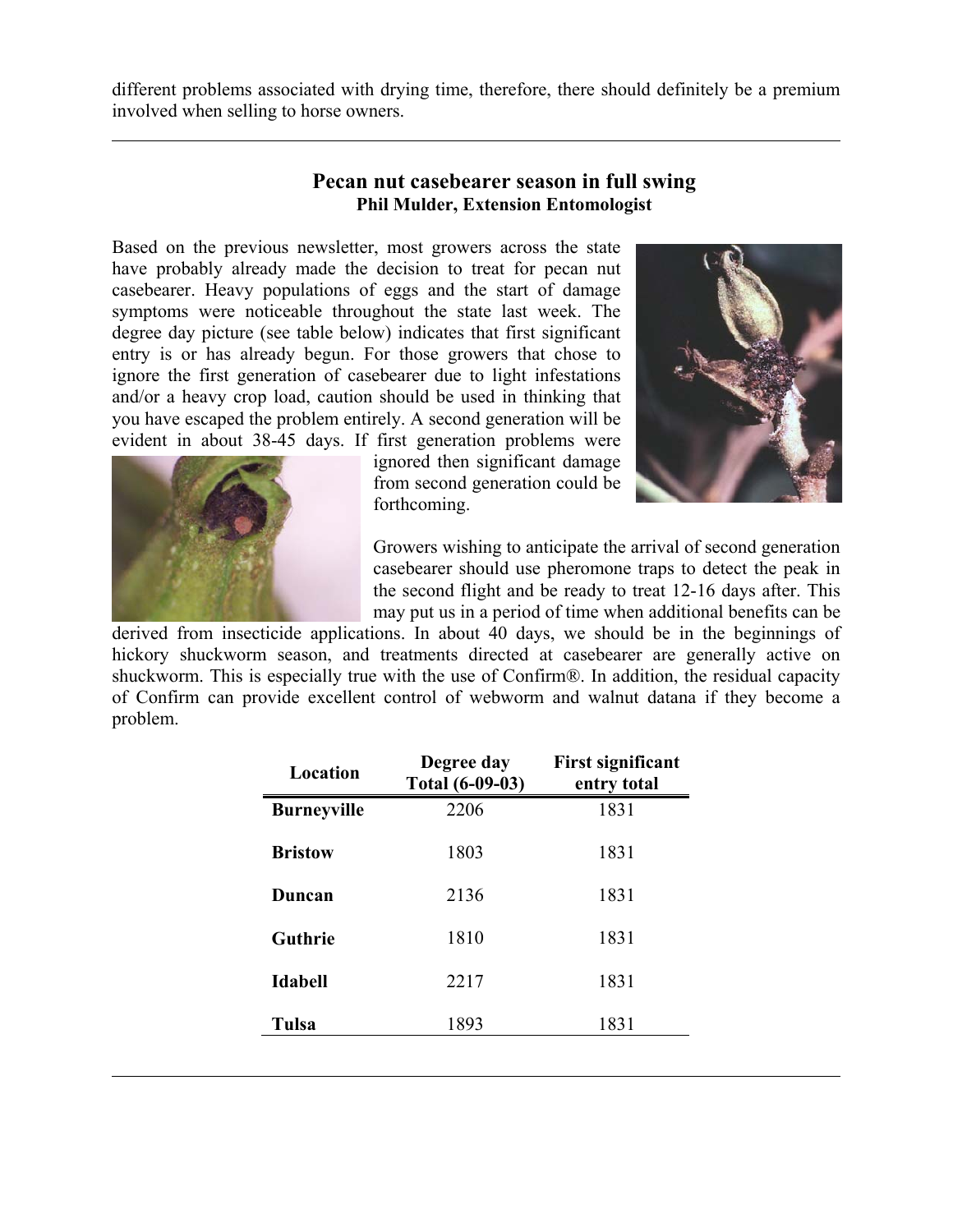#### **Additional Insect pests seen in pecan in 2003 Phil Mulder, Extension Entomologist**



Pecan catocala is a large caterpillar pest of pecan seen in early spring. It is also known as the underwing moth. Larvae feed on foliage of pecans, hickories and walnut, but generally do not occur in extensive numbers. The larval stage is a large  $(2 \frac{1}{2})^{\alpha}$ – 3") caterpillar that appears to be tapered at both ends and sits very still on a leaf chewing the foliage. Once disturbed, the caterpillar will whip its body from side to side violently to attempt to scare off potential predators. Pupation generally occurs on the foliage with the pupal cocoon attached to a leaf and adults are present in mid-summer. The adult is a large moth (about 3" wingspan) that possesses mottled gray or brown forewings and usually a brightly-colored hindwing. One common species, the white underwing has a white and black striped forewing and a black hindwing with a white stripe. This insect rarely occurs in sufficient numbers to justify treatment.

The polyphemous caterpillar represents the larval stage of one of our most common giant silkworm moths. The moth is a large  $(3" - 5")$ , beautiful light brown color with large blue and yellow colored eyespots on the hindwings. The larva is a robust caterpillar with an accordion shape and prominent spines along the length of the body. It feeds on a variety of trees, from oak and elm to hickories and pecan. Because of the large size of the caterpillar it requires a great deal of foliage to mature, and often concerns growers when discovered in groups. Fortunately, these rather large caterpillars do not often survive to the later stages of larval development, being consumed by predators or parasites. Management of this insect is not recommended, since control of pecan nut casebearer will generally coincide with peak populations of this species.



June beetles, green June beetles and rose chafers are medium to large beetles that are brown, tan or greenish in color. They feed on foliage of pecan generally during the dusk hours of the day,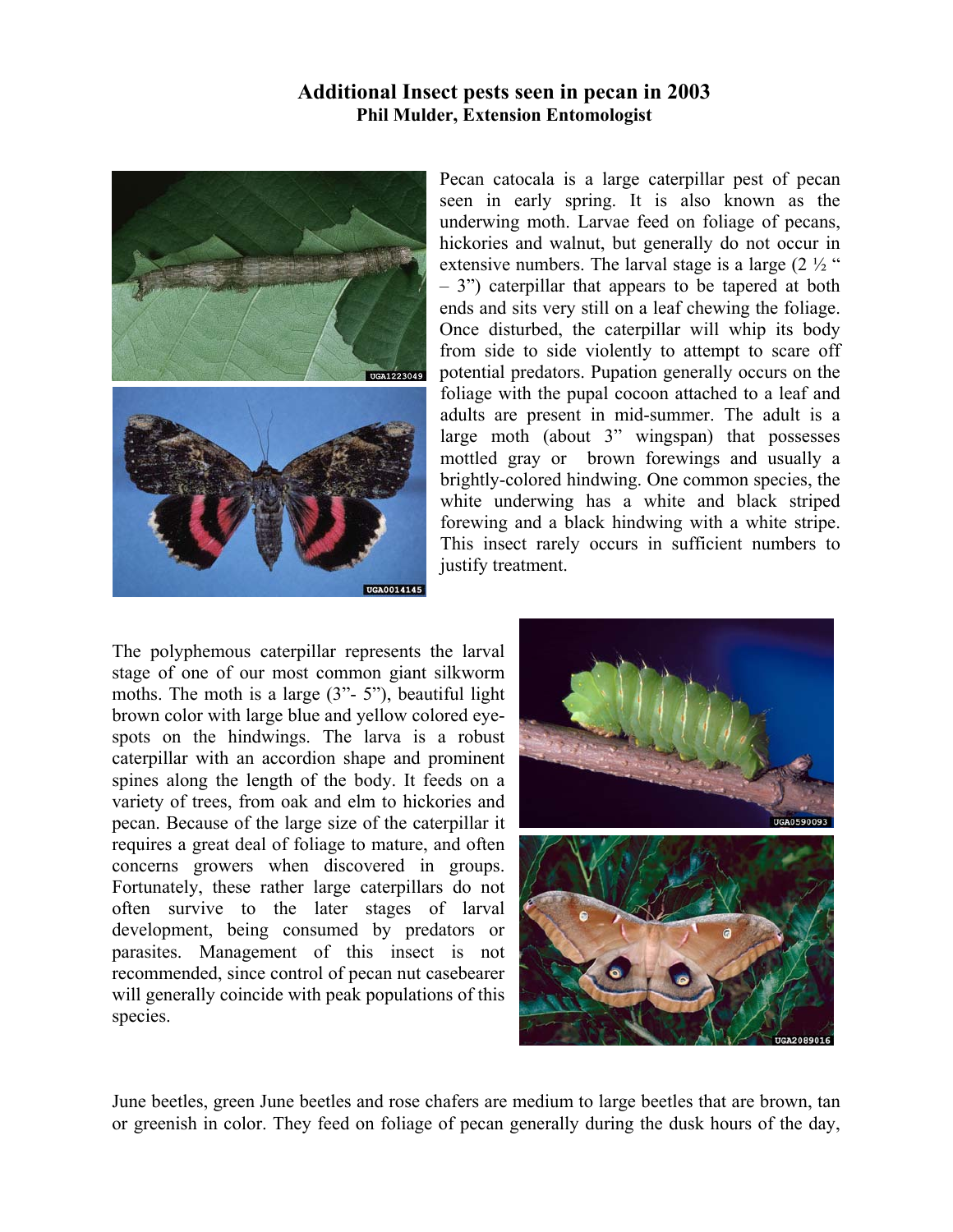

but can be found throughout the day within the canopy. Immatures are white, C-shaped grubs known as "white grubs" and this stage feeds in the soil on grass roots and other forms of organic matter. Larvae are not considered a pest of pecan. Heavy infestations of adult beetles are sometimes common in late spring; however, populations rarely become intense enough to



justify treatment except on very young seedlings.

The pecan spittlebug is aptly named for its white spittle mass that is produced by the immature stages feeding in groups on plant juices. They are sometimes evident on buds, new shoot growth and on nut clusters early in the growing season. Feeding can result in terminal dieback and

shedding of nutlets. Nymphs of this insect rely on the protection of the spittle mass; however, as they reach the adult stage they leave the mass and the spittle dries. Adults of the pecan spittlebug are about  $\frac{1}{4}$  inch long and pale brown with a reddish tinge. The two-lined spittlebug is a common species seen in Oklahoma. It derives its name from the two prominent red stripes found running across the forewings. It possesses a somewhat brown or black background color. Generally, as long as infestations are not widespread on pecan nut clusters, this insect is a minor concern.





 $\overline{a}$ 

The flatheaded apple tree borer is a small  $\frac{1}{2}$  inch) metallic colored beetle that is somewhat flattened in appearance and generally attacks weakened, damaged or recently transplanted trees. Young trees are particularly susceptible. Infested trees can be diagnosed by the presence of darkened bark areas that may look wet or greasy and have a white frothy sap oozing from cracks. This damage is the result of larval feeding in the sapwood of the tree. Larvae are yellowish-white in color and lack legs. They also possess an enlarged, flattened head, which is very typical of this family of beetles. Growers that may have trees weakened by sun scald, winter freezes, ice storms or any mechanical injury should carefully watch for the symptoms associated with this insect. Rescue treatments with insecticide drenches are ineffective at killing larval infestations but can provide some control of adult beetles if timed properly. Proper watering, pruning, and fertilizing can help in strengthening

the tree for resisting damage. In addition, cutting and burning infested twigs and branches can help in reducing the infestation.